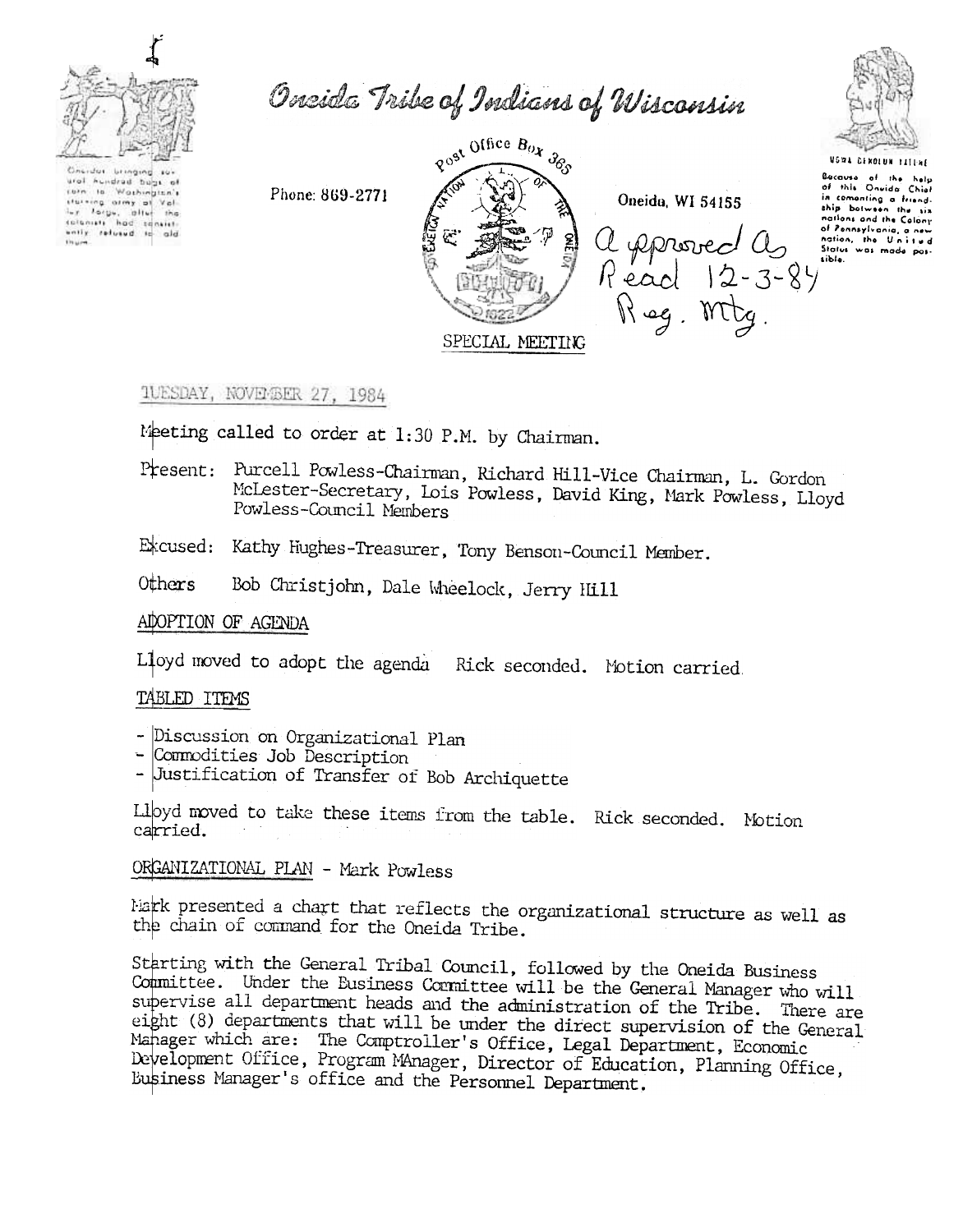Queida Tribe of Indians of Wisconsin \$pecial Meeting - November 27, 1984 Page 2

# ORGANIZATIONAL PLAN (CONTINUED)

It is the recommendation that these departments hold staff meetings a minimum of twice a month with the General Manager for sharing information between the various departments and help coordinate their activities. The General Manager will report the results to the Business Committee.

Mark moved to approve the Organizational Plan in concept. Lloyd seconded. Rick opposed. Notion carried.

Anyone with additional comments should give them to the Sub-committee/Mark, Kathy or Tony, who are continuing to work on the plan.

# 310/120-COMMODITIES JOB DESCRIPTION - Bob Christjohn

Three recommendations were presented to the Business Committee regarding the Commodities Job Description.

After review of the three recommendations, Lois moved to approve of Job Description #1. Lloyd seconded. Motion carried.

Lois moved to have this Job Description go to the Personnel Office for a procedural exception for Nori Damrow to go into this position. If there are any questions they would be brought up at that time. Lloyd seconded. Mark and Gordon abstained. Motion carried.

### JUSTIFICATION TO TRANSFER BOB ARCHIQUETTE

Pob Archiquette is not eligible to be transferred form the Business Manager to the Project Manager position because of the following:

- He has not been in the position for one year.
- Employer's reasons for transfer; not submitted
- Recommendation of Supervisor; not submitted
- Approval of receiving Supervisor; not submitted
- Evaluation reports
- Recommendation of tribal Administrator; submitted

Dale stated because of the incomplete material, a procedural exception would be in order.

Mark recommended a procedural exception to transfer Bob Archiquette from the Business Manager's position to the Project Manager's position. Mark feels Bob has demonstrated a better aptitude to work with one enterprise at a time rather than handling the overall responsibilities of the Business Manager.

Lloyd moved to approve the procedural exception to transfer Bob Archiquette contingent on the proper documentation required, as stated by the Personnel office, being submitted. Lois seconded.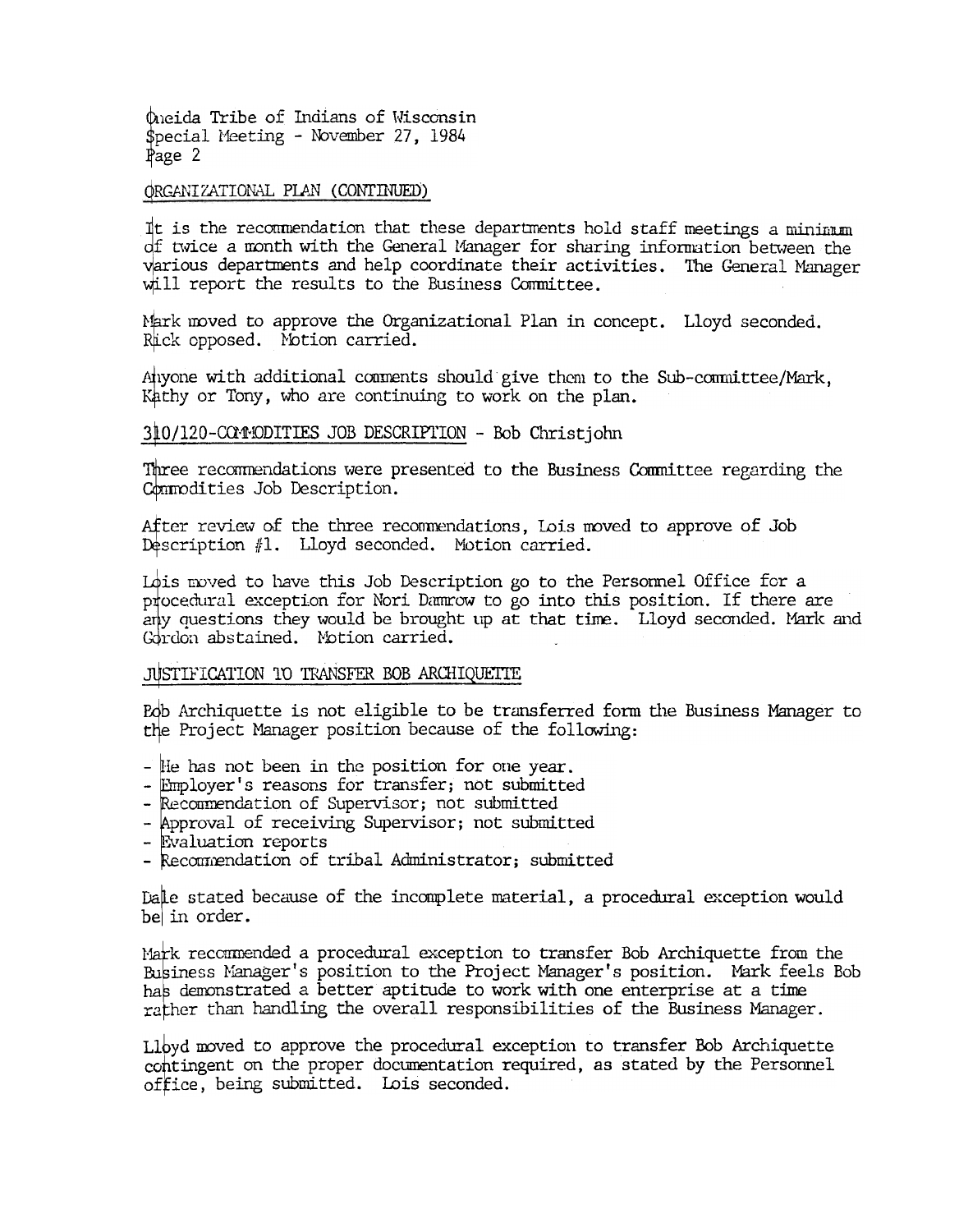theida Tribe of Indians of Wisconsin Special Meeting - November 27, 1984  $Page 3$ 

# JUSTIFICATION OF TRANSFER (CONTINUED)

Rick amended the motion that the salary Bob is presently receiving should remain the same. Lois seconded.

Vpte on amendment Mark abstained Lloyd opposed. Amendment carried.

Vote on main motion carried.

Lloyd moved to take the Business Manager Job Description from the table. Dave seconded. Motion carried.

Rick moved to post the Business Manager position. Lloyd seconded. Lois opposed. Notion carried.

LAND ADVERTISEMENT FOR SALE WITHIN MONROE AND MARATHON COUNTIES

The sale was requested by Wisconsin Winnebago Indians. Bids will be opened on December 21, 1984 at 2:00 P.M. in Ashland, WI. This notice was sent to all Wisconsin Tribes.

Mark moved to refer this matter to the Law Office and send copies to the Land Office for their input. Dave seconded. Motion carried.

## DIVET LETTER TO EFFETT WHITE TEMPLE - Lloyd Powless

I would like to request a meeting with you in the near future. I would suggest the week of December 17-21, 1984. You would be meeting with the Oneida Business Committee and the Oneida Tribal School Board. The main purpose would be to improve communications and increase understanding of the Oneida Tribal School and its various contracts.

Mark moved to approve sending the letter to Emmet White Temple. Gordon seconded. Motion carried.

#### 220-EASEMENT AGREEMENT WITH BROWN COUNTY

The Brown County Airport Committee approved granting an easement to the Oneida Tribe for an entrance road North of the present entrance to the Bingo/Hotel Site. Francis Skenandore recommended that the Tribe enter into the agreement to get the road built.

Mark moved to approve the agreement. Dave seconded. Motion carried.

## TRAVEL REQUEST FOR JERRY HILL

Jetry wishes to attend the "Suny" Conference - American Indian Economics: History Ecology, and Social Change on July 7-12, 1985.

Jerry has been asked to speak on the Oneida Indian legal struggle with Green Bay, WI. Dave noved to approve. Rick seconded. Mark abstained. Motion carried.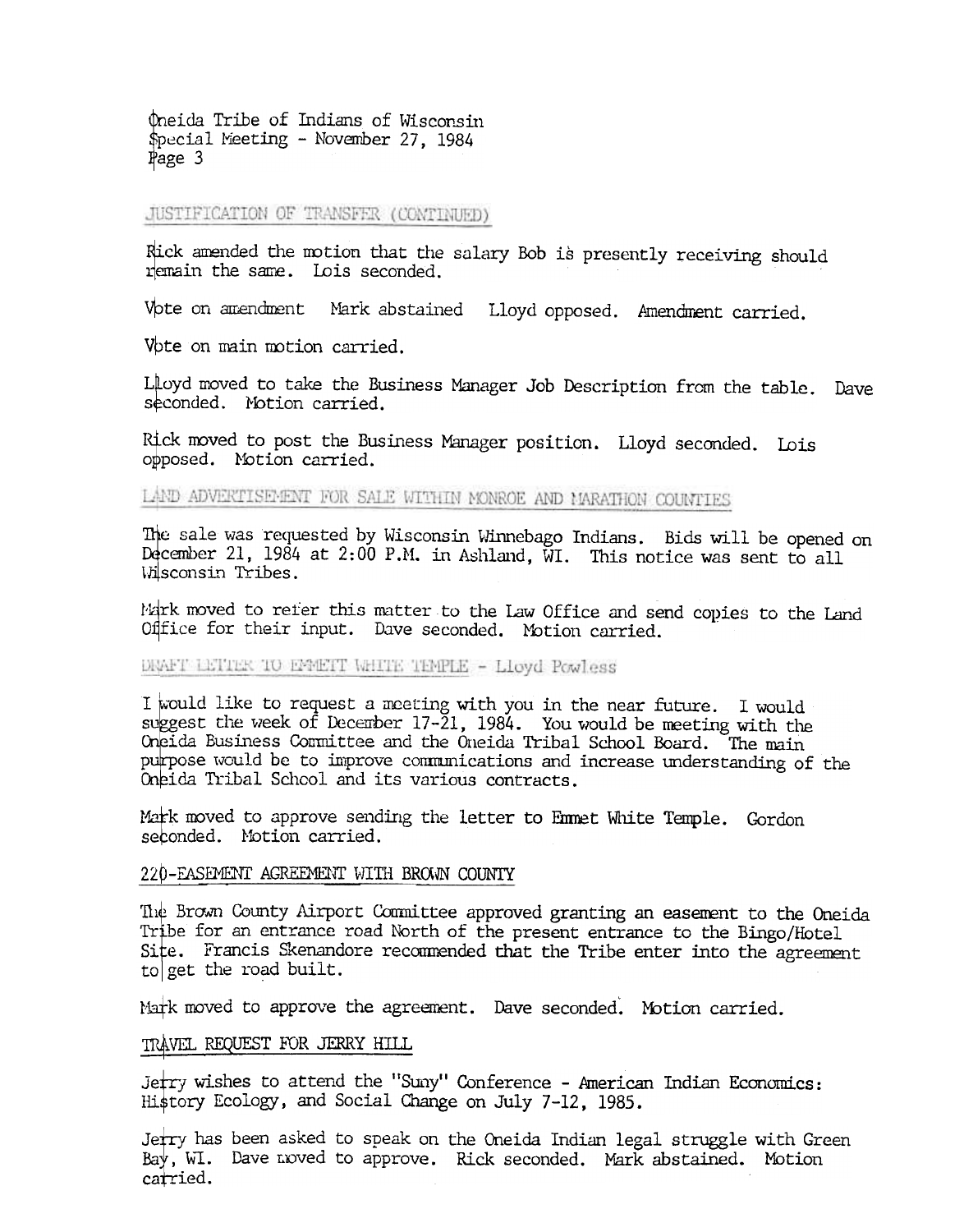Oneida Tribe of Indians of Wisconsin Special Meeting - November 27, 1984 Page 4

## 200-LAND COMMITTEE MINUTES OF 11/12/84

Modification of Eugene Cornelius; delete his wife's name (Susan) from lease. Ibis moved to approve, Gordon seconded. Motion carried. Resolution  $#11-27-84-B.$ 

Modification of Leland Danforth; correction of description of Agricultural Lease on "H". Rick moved to approve. Dave seconded. Motion carried. Resolution  $#11-27-84-C$ .

Assignment of Lease; Robert and Winnifred Thomas' assignment to Merrill Lynch Corporation for \$6,000 for home improvements. Lois moved to approve. Lloyd seconded. Gordon and Rick abstained. Motion carried. Resolution  $#11-27-84-D.$ 

Residential lease of Thomas Dessart in Ridgeland Community, Lot 7. Rick moved to approve. Dave seconded. Motion carried. Resolution #11-27-84-E

1.P. October Report - Lois moved to approve. Dave seconded. Motion irried

Land Office October Report - Gordon moved to approve. Rick seconded. Motion carried.

## 010-FINANCE AND APPROPRIATION RECOMMENDATION PER MEMO OF NOVEMBER 21, 1984

Information - Commodities budget modification for additional contribution of \$21,273. Funds will come from General Fund-Contingency.

85-015 - Library budget modification requesting \$667 for space cost. increase. Funds available in General Fund-Contingency. Lois moved to approve, Lloyd seconded. Motion carried.

- 85-016 Cannery budget modification requesting additional contribution  $3.$ of \$2,802. Funds available in General Fund-Contingency. Gordon moved to table until 12-4-84. Lloyd seconded. Lois opposed. Motion carried.
- $85-017$  Information Request for Christmas Party for \$4,000. Funds to  $\overline{L}$ come from General Fund-Special Projects. Rick moved to approve. Lois seconded. Dave abstained. Motion carried.

85-018 - Data Processing budget modification for additional contribution of \$1,800 for overtime pay. Funds available from General Fund-Contingency. Lois moved to table until 12/4/84. Mark seconded. Motion carried.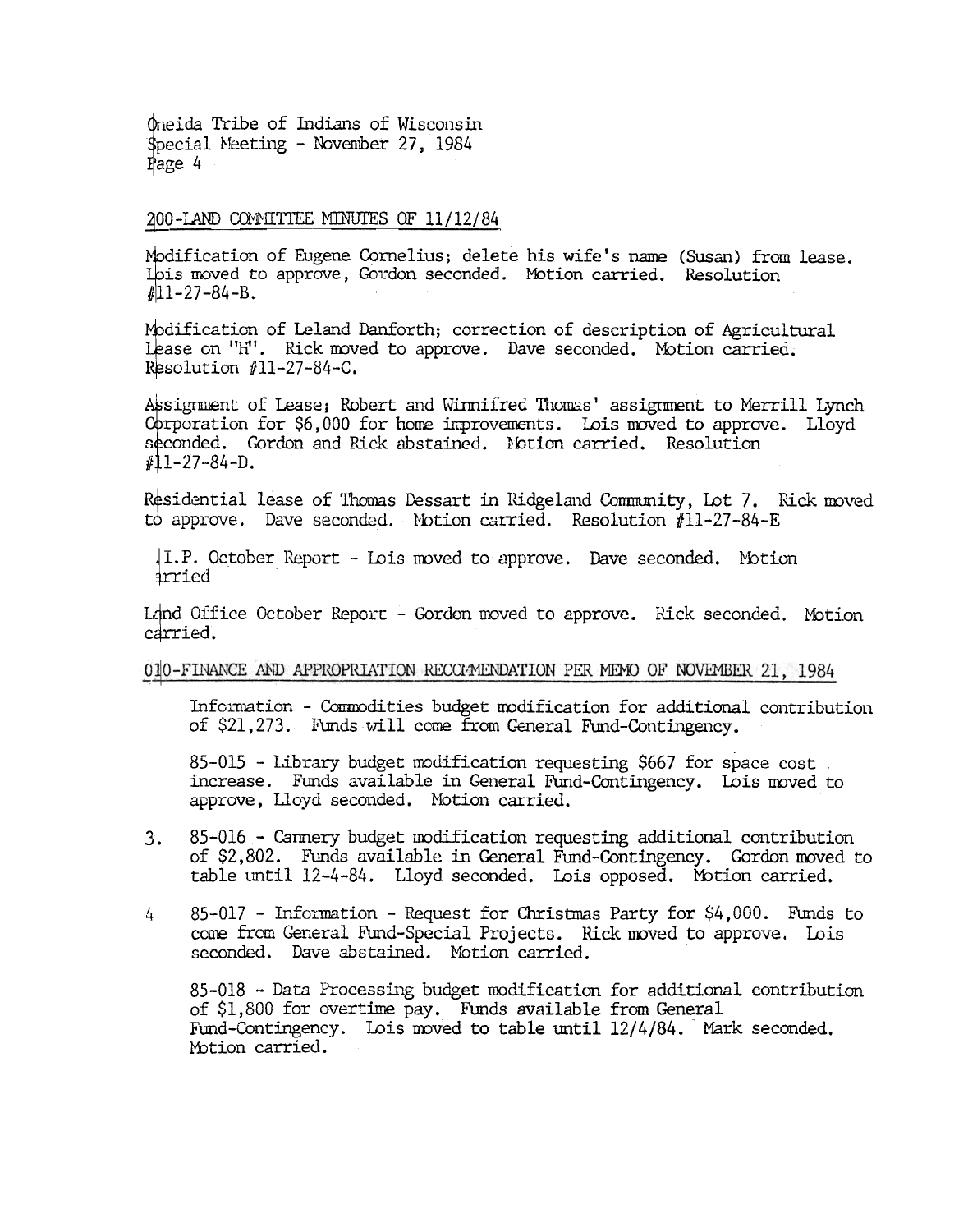Oneida Tribe of Indians of Wisconsin \$pecial Meeting - November 27, 1984 Page 5

# FINANCE AND APPROPRIATION RECOMMENDATION (CONTINUED)

- 85-019 Contribution to Oneida Day Care Center of \$10,000 for defraying 6. the space cost at the Norbert Hill center. Funds available from General Funds-Special Projects. Lois moved to table until 12/4/84. Rick seconded. Lois withdrew her motion, Rick agreed. Lloyd moved to approve. Mark seconded. Motion carried.
- Tabled equipment purchase of truck for HIP Director. Reviewing all  $\mathbb{Z}$ Tribal vehicles and the directors memo clarifying need and use of a vehicle. Finance and Appropriations recommends denial of this purchase. Suggest the four programs noted on the attached vehicle list be contacted to see if a schedule can be developed to provide access to the HIP Director. Mark moved to have the Tribe buy a vehicle and lease the vehicle to the HIP Program. Lois seconded. Lloyd opposed. Motion carried.

## RESOLUTION  $#11-27-84-A$ :

Endorsement of Lynn Engles for Interior Assistant Secretary.

Mark moved to approve. Rick seconded. Motion carried.

# TRIBAL ENTERPRISE SYMBOL - Bob Archiquette

Bob explained that the enterprise symbol is intended to be a marketing device for all Oneida Enterprises. Similar to other Businesses, the symbol is the primary means by which customers and consumers can identify your products and services. The symbols effect is to help the customer quickly and easily know what you produce.

Bob recommended that he set up an informal session with the Business Committee on the subject of an enterprise symbol and a presentation be made by outside experts on the purpose, uses, an analysis of commercial symbols. Rick moved to approve the recommendation. Lois seconded. Mark opposed. Motion carried.

## TRAVEL REQUEST

To hy Benson wishes to go to Oshkosh on November 27 and 28, 1984 to attend a meeting on group homes.

Rick moved to approve. Dave seconded. Motion carried.

## 2:45 Executive Session

Jetry Hill was present. The discussion was on the need to know the whereabouts of the Program Manager and Business Manager at all times.

3:00 the Business Committee came out of Executive Session.